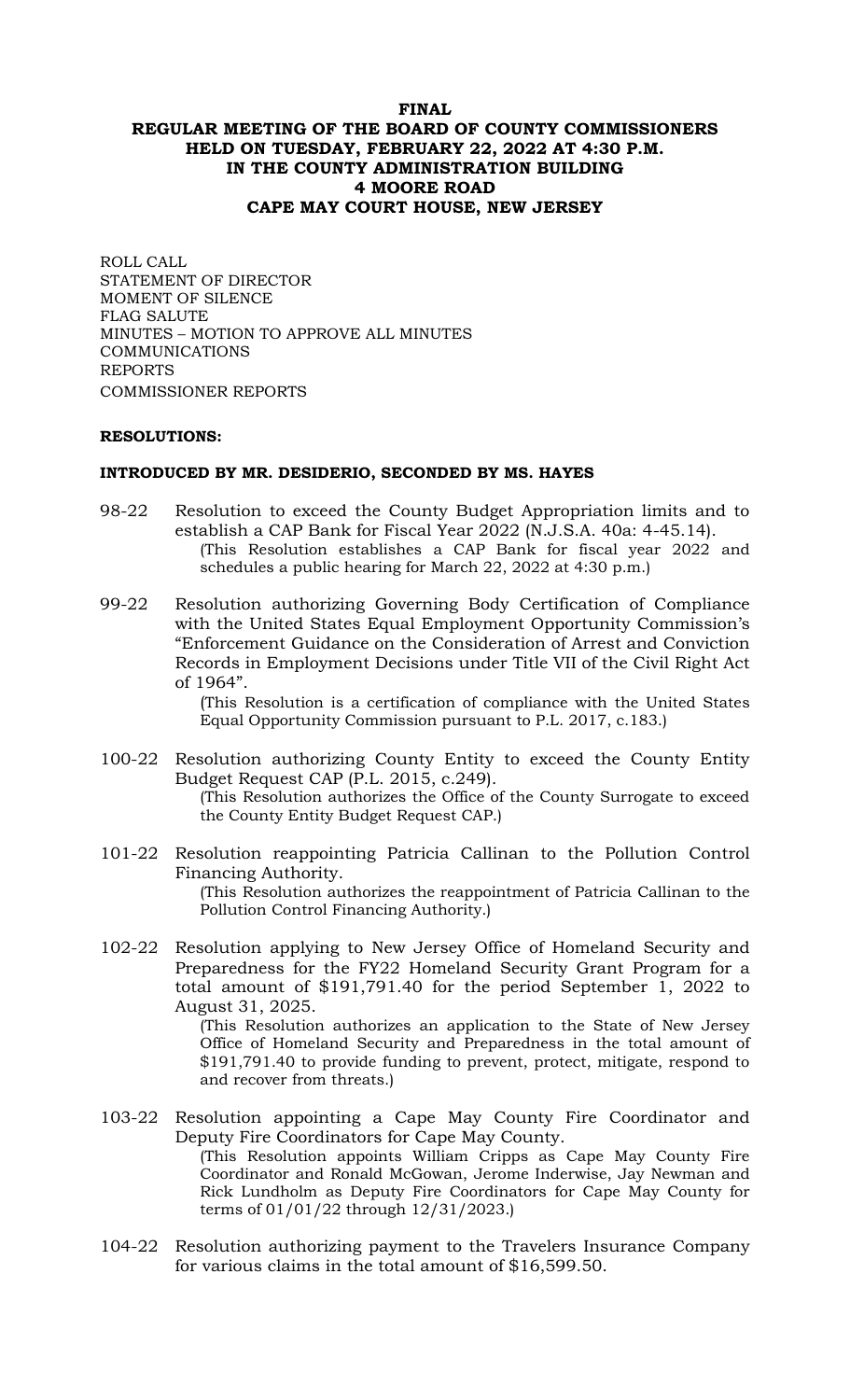(This Resolution authorizes payment to the Travelers Insurance Company, Property-Casualty Department for various claims.)

- 105-22 Resolution reappointing David Perry to the Pollution Control Financing Authority. (This Resolution authorizes the reappointment of David Perry to the Pollution Control Financing Authority Term to expire 2/1/26.)
- 106-22 Resolution amending Resolution No. 9-22 appointing certifying officers for 2022.

(This Resolution changes/clarifies certifying officers for departments for auditing purposes.)

| <b>Commissioners</b> | Ayes | <b>Nays</b> | Abstain | Absent |
|----------------------|------|-------------|---------|--------|
| Mr. Desiderio        | х    |             |         |        |
| Ms. Hayes            | X    |             |         |        |
| Mr. Morey            | x    |             |         |        |
| Mr. Pierson          | x    |             |         |        |
| Mr. Thornton         |      |             |         |        |

### **INTRODUCED BY MR. PIERSON, SECONDED BY MR. MOREY**

107-22 Resolution granting and amending various Leaves of Absence to County Employees.

(This Resolution authorizes County Employees to be placed on a Leave of Absence in accordance with the County Leave of Absence Policy and the Family Medical Leave Act (FMLA).)

108-22 Resolution approving the monthly disbursements from the Department of Human Services for the TANF, General Assistance and Clearing Accounts.

> (This Resolution accepts and approves the monthly disbursements for the TANF, General Assistance and Clearing Accounts as submitted by the Fiscal Department for the Department of Human Services.)

109-22 Resolution authorizing Grant Agreement with the State of New Jersey Department of Environmental Protection Bureau of Local Environmental Management and Right to Know for 2022 County Environmental Health Act (CEHA), Grant Subaward No. CEHA-2022- CAPE-00006 for the period of July 1, 2021 to June 30, 2022.

> (This Resolution accepts grant funds from the State in the amount of \$174,622.00 for the period 7/01/21 through 6/30/22 pursuant to the County Environmental Health Act.)

110-22 Resolution approving the FY2023 Cape May County Municipal Alliance Plan for the period July 1, 2022 to June 30, 2023 in the amount of \$106,199.00.

(This Resolution authorizes Board approval of the FY2023 Municipal Alliance Plan, in the amount of \$106,199.00 and authorizes that it will be submitted to the Governor's Council om Alcoholism and Drug Abuse.)

| <b>Commissioners</b> | Ayes | <b>Nays</b> | Abstain | Absent |
|----------------------|------|-------------|---------|--------|
| Mr. Desiderio        |      |             |         |        |
| Ms. Hayes            | X    |             |         |        |
| Mr. Morey            |      |             |         |        |
| Mr. Pierson          | x    |             |         |        |
| Mr. Thornton         |      |             |         |        |

### **INTRODUCED BY MS. HAYES, SECONDED BY MR. DESIDERIO**

111-22 Resolution supplementing the 2022 Salary Resolution and approving appointments and salaries.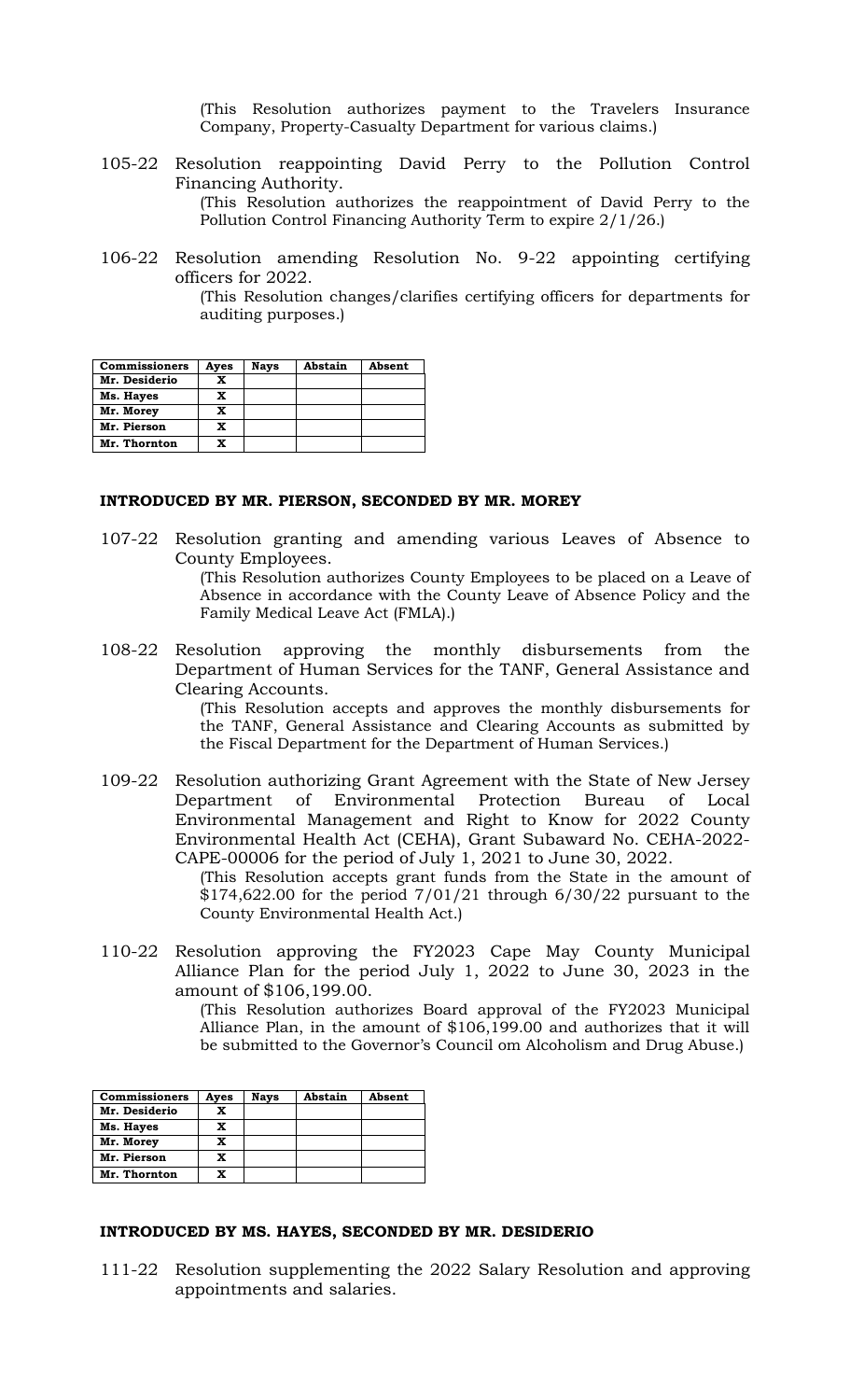(This Resolution authorizes the hiring of new County employees, temporary assignment pay, salary changes or corrections, title changes and promotions of County employees when applicable.)

112-22 Resolution appointing and reappointing members to the Local Citizens Transportation Advisory Committee.

(This Resolution appoints and reappoints members to the Local Citizen Transportation Advisory Committee.)

113-22 Resolution authorizing the Board to hold a meeting excluding the public on February 22, 2022 at 3:30 p.m. or as soon thereafter as possible or as practicable.

Matters falling within attorney-client privilege, pursuant to N.J.S.A. 10:4-12(b)(7), and personnel matters, pursuant to N.J.S.A. 10:4- 12(b)(8).

(This Resolution authorizes the Board of County Commissioners to conduct a meeting excluding the public at the stated time in accordance with the Open Public Meetings Act, N.J.S.A. 10:4-1, et seq.)

114-22 Resolution reappointing members to the Cape May County Women's Commission.

> (This Resolution reappoints Violet Rixey as a member to the Cape May County Women's Commission. Term to expire February 9, 2025.)

115-22 Resolution approving Application and Indemnification Agreement with Wildwood Catholic Academy for use of County Park East baseball field.

> (This Resolution permits use of the baseball field located at County Park East by Wildwood Catholic Academy for baseball games and practices.)

116-22 Resolution authorizing Application and Indemnification Agreement with Fellowship of Christian Athletes for use of County Park East for a summer sports camp.

> (This Resolution permits use of County Park East for a summer sport camp for youth.)

117-22 Resolution authorizing Application and Indemnification Agreement with Philadelphia Sports Leagues-Heyday Athletic for use of County Park East for a softball tournament.

> (This Resolution grants permission to the Philadelphia Sports League to hold an adult coed softball tournament at County Park East on July 23, 2022.)

118-22 Resolution authorizing Change Order No. 10 to Contract No. C0-70 with R. Wilkinson & Sons Construction Inc. for the construction of New Safari Café at the Cape May County Zoo in the amount of \$53,481.38.

> (This Resolution authorizes Change Order No. 10 to Contract No. C0-70 for custom sunshade sails and labor and material cost increases as per the attached proposal in the amount of \$53,481.38.)

| <b>Commissioners</b> | Ayes | Nays | Abstain | Absent |
|----------------------|------|------|---------|--------|
| Mr. Desiderio        |      |      |         |        |
| Ms. Hayes            |      |      |         |        |
| Mr. Morey            |      |      |         |        |
| Mr. Pierson          | X    |      |         |        |
| Mr. Thornton         |      |      |         |        |

### **INTRODUCED BY MR. MOREY, SECONDED BY MR. PIERSON**

119-22 Resolution authorizing release of Performance Guarantee funds in the amount of \$13,182.40 to Clark Hindelang for improvements to Bay Avenue (CR #656), Ocean City.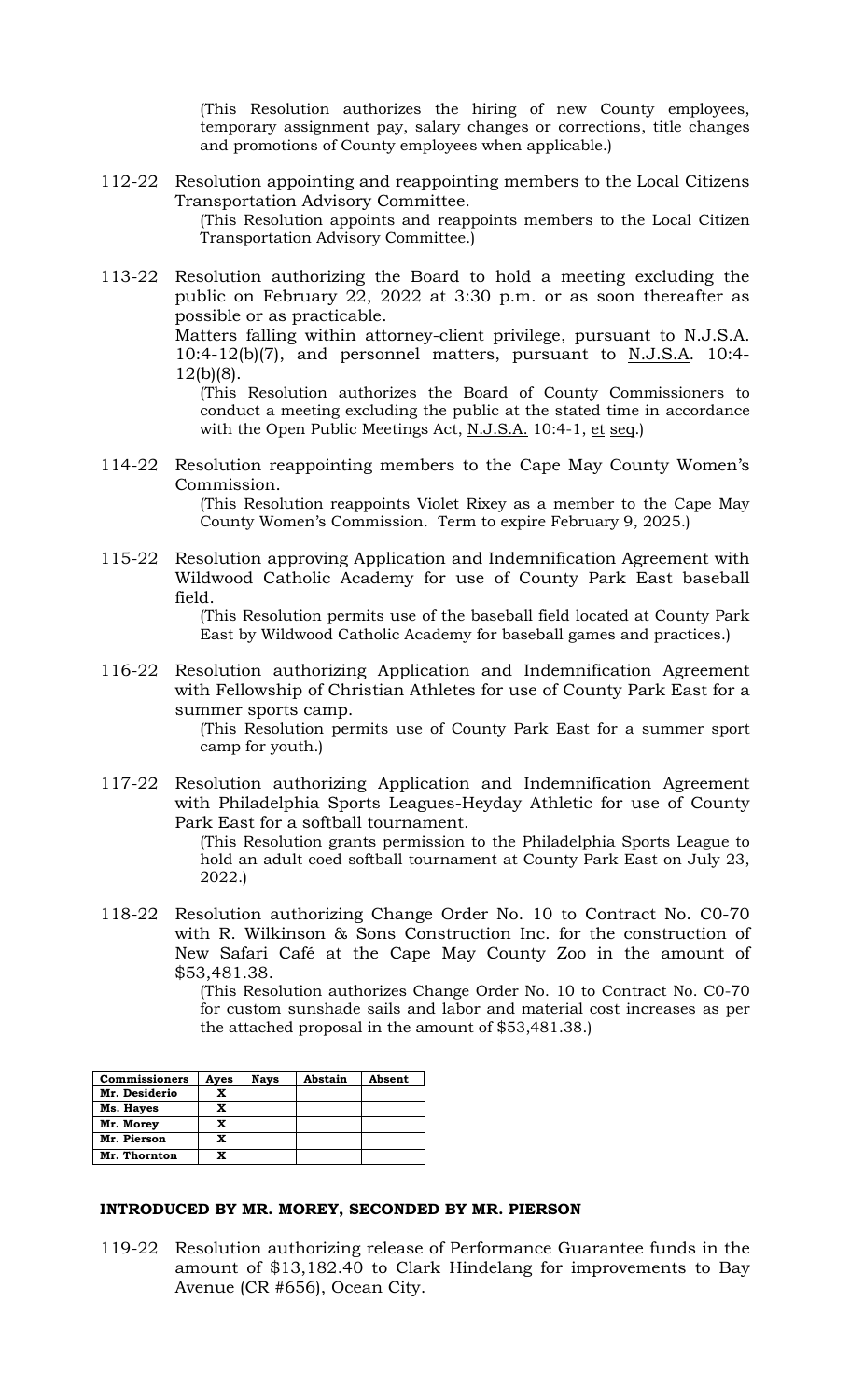(This Resolution authorizes release of the funds held as a performance guarantee for improvements within a County right-of-way to Clark Hindelang.)

- 120-22 Resolution authorizing the adoption of new Program Guidelines and Policies for the Cape May County Open Spaces Program, effective February 23, 2022. (This Resolution authorizes adoption of new program guidelines and policies for the Cape May County Open Spaces Program, as recommended by the Open Spaces Review Board, effective 2/23/22.)
- 121-22 Resolution authorizing release of Performance Guarantee funds in the amount of \$715.00 to Jeffrey Sorenson for improvements to DeHirsch Avenue (CR #550), Woodbine.

(This Resolution authorizes release of funds held as a performance guarantee for improvements within a County right of way to Jeffery Sorenson.)

122-22 Resolution rejecting all proposals submitted January 26, 2022, in response to 2022 Specification No. 2 to provide Marketing and Branding Services for the Cape May Airport Tech Hangers.

(This Resolution rejects all proposals received January 26, 2022, for 2022 Specification No. 2, pursuant to N.J.S.A. 40A:11-13.2(d) substantially revise the specifications.)

123-22 Resolution authorizing Change Order No. 2 to Contract No. CO-179 with South State Inc. for Ocean Drive (CR621) Bridge over Middle Thorofare Rehabilitation in a net credit amount of \$200,393.69.

(This Resolution authorizes Change Order No. 2 to Contract No. C0-179 with South State, Inc. for Ocean Drive (CR621) Bridge over Middle Thorofare Rehabilitation in a net credit amount of \$200,393.69.)

| <b>Commissioners</b> | Ayes | Nays | Abstain | Absent |
|----------------------|------|------|---------|--------|
| Mr. Desiderio        | x    |      |         |        |
| Ms. Hayes            | x    |      |         |        |
| Mr. Morey            | x    |      |         |        |
| Mr. Pierson          | x    |      |         |        |
| Mr. Thornton         | x    |      |         |        |

## **COUNTY COMMISSIONER DIRECTOR THORNTON'S BUDGET MESSAGE**

### **INTRODUCTION OF THE 2022 BUDGET**

| <b>Commissioners</b> | Ayes | <b>Nays</b> | Abstain | Absent | Motion | Second |
|----------------------|------|-------------|---------|--------|--------|--------|
| Mr. Desiderio        | x    |             |         |        |        | x      |
| Ms. Hayes            | x    |             |         |        |        |        |
| Mr. Morey            | x    |             |         |        |        |        |
| Mr. Pierson          | x    |             |         |        |        |        |
| Mr. Thornton         |      |             |         |        |        |        |

### MOTION TO PAY BILLS AND CHECKS BE TRANSFERRED TO THE COUNTY

### PUBLIC COMMENTS

ADJOURN